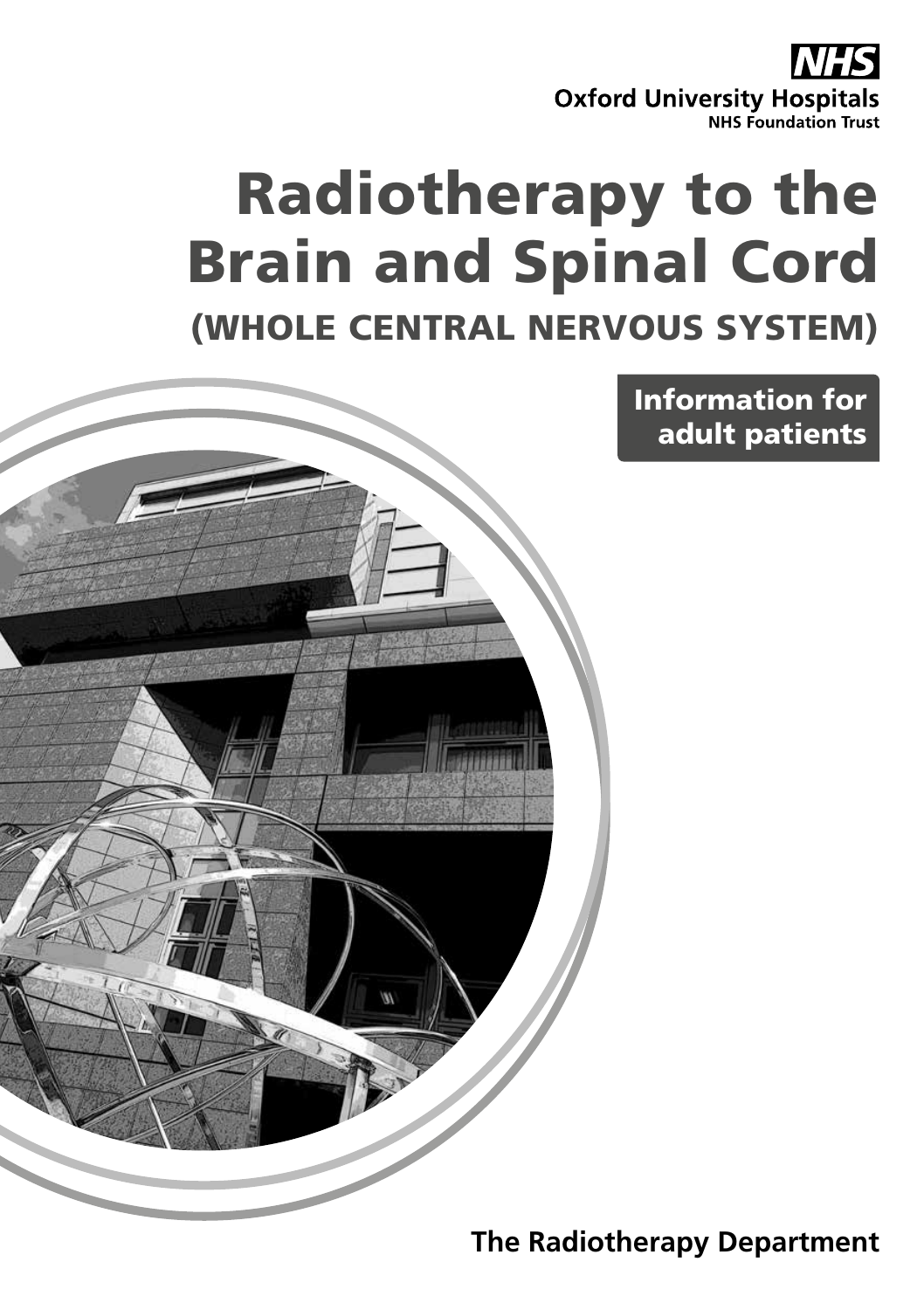You have been given this leaflet as your doctor has recommended that you have radiotherapy to your brain and spinal cord (whole central nervous system). This name is usually shortened to whole CNS radiotherapy. This leaflet will give you more detail about the radiotherapy treatment, specifically about the type of treatment planned for you and how you can help yourself during and after treatment.

This leaflet has been written as a general guide, because the timing and effects of treatment may vary from one person to another. This leaflet will highlight the key points of the discussions you will have had with your doctor and treatment team. Your family members and friends may also find it helpful to read.

We will also give you our **General Radiotherapy Leaflet** which will explain what radiotherapy treatment involves, common side effects and some general information about the department.

# What is radiotherapy?

Radiotherapy is used to treat brain tumours with radiation. The radiotherapy machines target the radiation at a specific area of tumour, destroying tumour cells or slowing down the growth with the aim of causing as little damage as possible to the surrounding normal cells in the area. It is painless.

The radiotherapy treatment is given in small daily doses called "fractions", usually delivered 5 days per week for 25-33 treatments. The number of fractions will depend on which course of treatment you will be having. Your individual treatment will be based on your condition and tumour type. Your clinical oncologist (the doctor who will oversee your radiotherapy) will discuss this with you in more detail.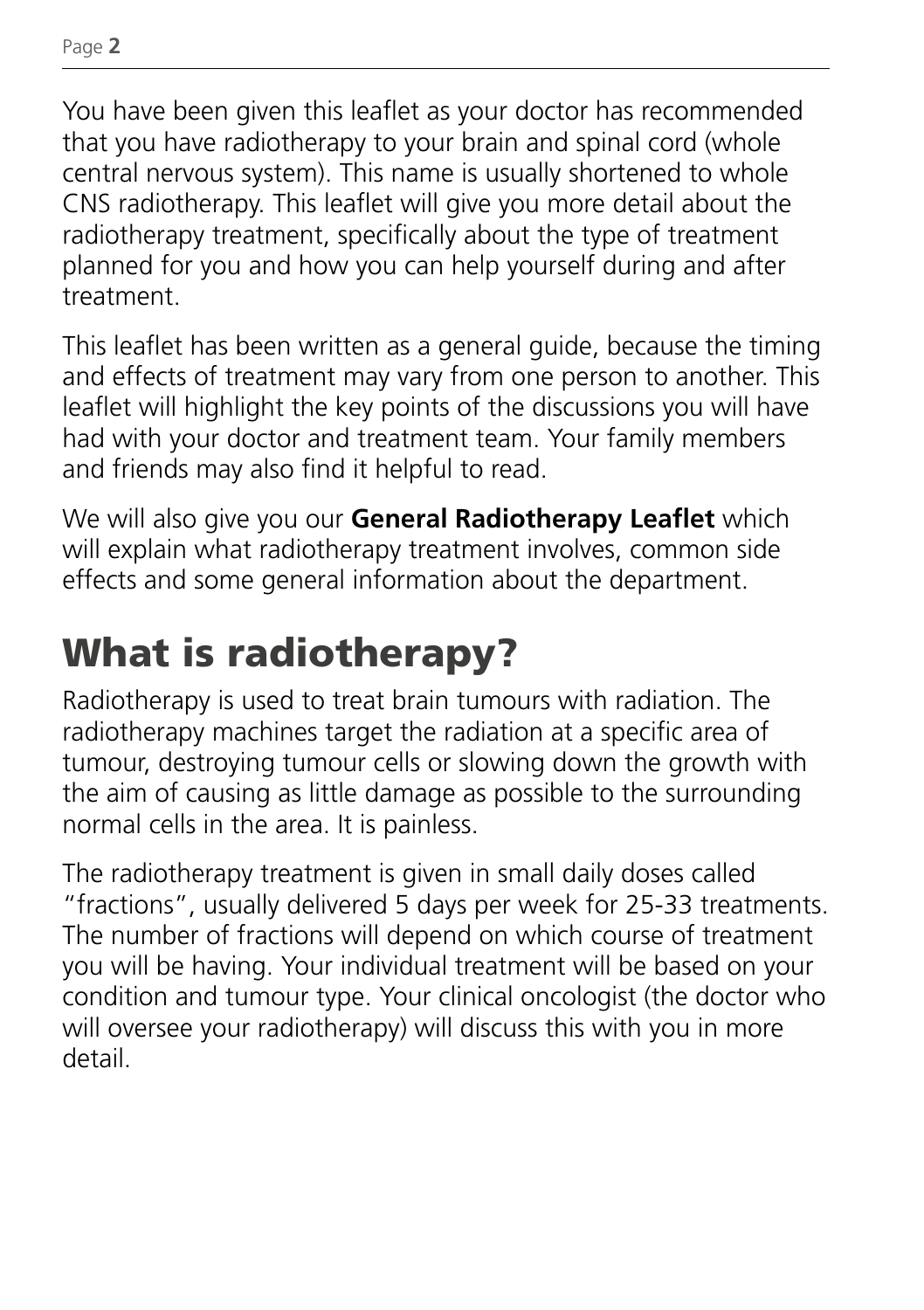# Why do I need whole CNS radiotherapy?

Whole CNS radiotherapy involves treating the whole brain and spinal cord for a number of different tumour types. After discussing your case, your team of doctors (surgeons, oncologists and radiologists) have recommended whole CNS radiotherapy as a suitable treatment option. You can discuss with your clinical oncologist whether alternative options for treatment are available and suitable for you.

Depending on the type of tumour you have, you may also require a course of chemotherapy after your radiotherapy finishes.

# Radiotherapy planning

Before you start your course of radiotherapy, you will be asked to attend the radiotherapy department for your radiotherapy planning appointment so the team can begin to prepare your treatment.

At the planning appointment you will go to the mould room, where we will make a plastic mask for you. The mask is individually made to fit you and needs to be worn at each stage of your radiotherapy planning and treatment. The mask will keep your head and upper spine still during the radiotherapy, to make sure the treatment is delivered accurately to the area your doctor has planned to treat.

To make the mask, the radiographer will warm a flat piece of plastic until soft and then lay it on your head and shoulders so that it can be shaped to fit your face and upper body exactly. There are holes in the plastic so that you can breathe comfortably. Once the plastic has cooled and hardened (which takes a few minutes) the radiographer takes it off. The mask is then ready to be used. Any marks to guide the therapeutic radiographer can be drawn on the mask, not on your skin.

The process of making the mask is not painful but if you have a beard or moustache we will ask you to shave it off before you come, as the hairs can interfere with making the mask.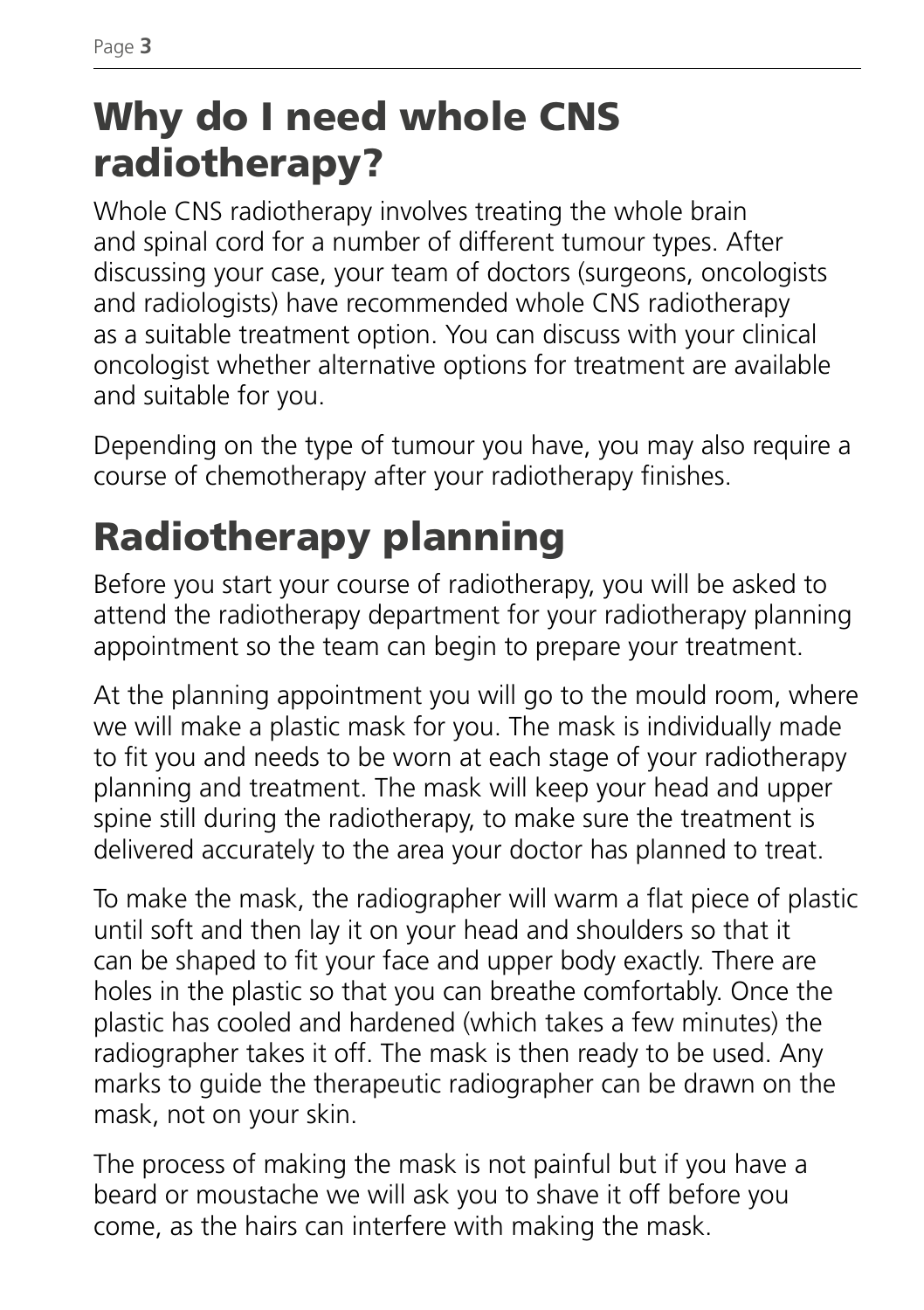

The Mould Room appointment lasts approximately half an hour.

After the mask is made, usually on the same day, the next step is to for you to have a planning CT scan whilst wearing the mask and lying on a special mattress to keep you in the correct position for treatment. This scan will provide accurate information for the radiotherapy team to be able to plan your treatment.

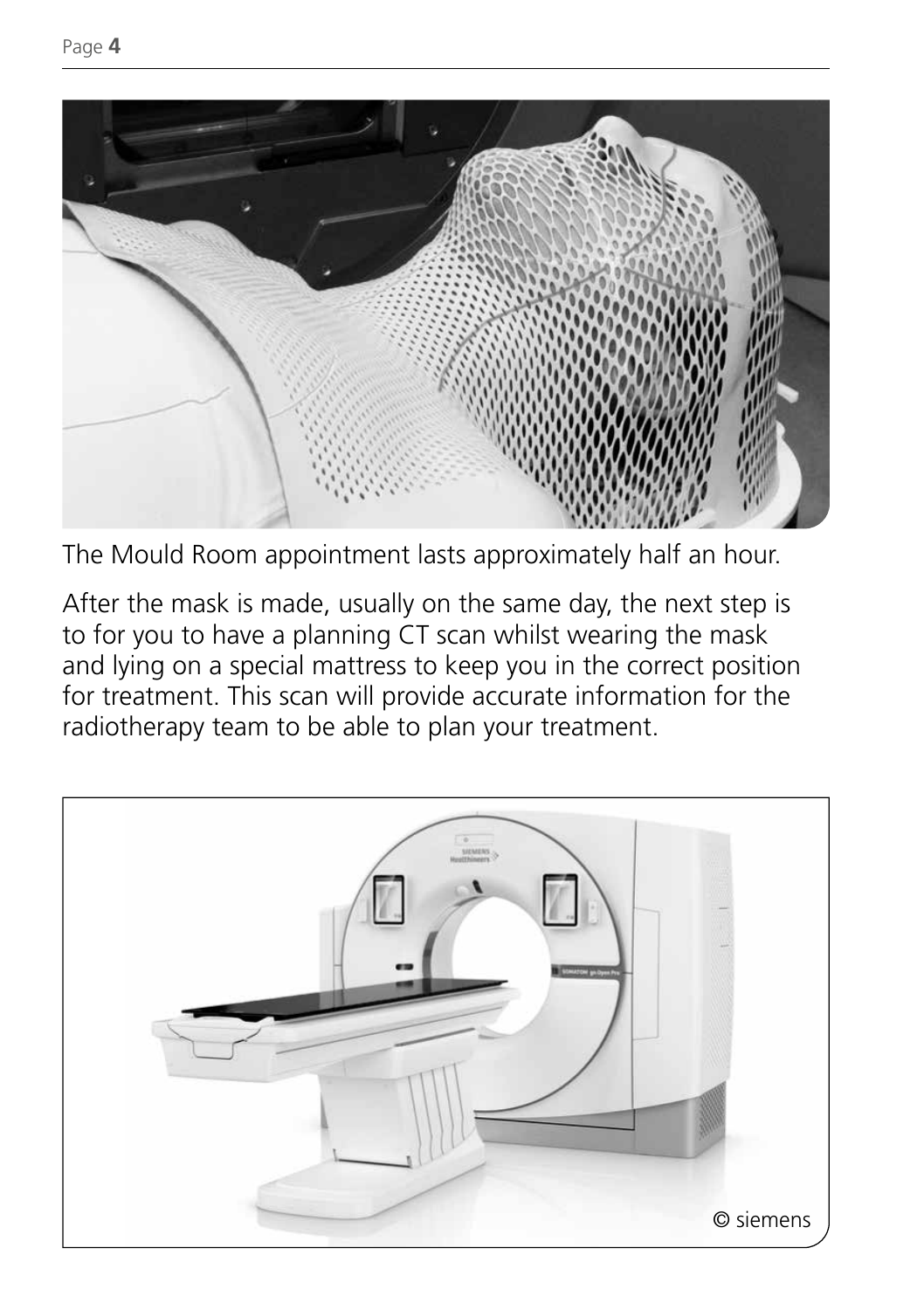During this scan, you may need to have an injection of contrast (a type of dye) to help show up the tumour more clearly. If you have ever had an allergic reaction to dye given during a scan before, please let the radiographer know when you come to this appointment.

The radiographers at the CT scanner will draw small marks on the skin on your chest and pelvis with felt pen. In order to make these marks permanent, you will be given four small tattoo dots (no bigger than a pin head). They are used to place you in the correct position for treatment every day.

# How is the treatment prepared?

Before your radiotherapy can begin, we need to produce an individual treatment plan for you. This makes sure that the area needing treatment is accurately defined and that other unaffected tissues are avoided as much as possible.

Our medical physicists will then use this information to design your individual treatment plan.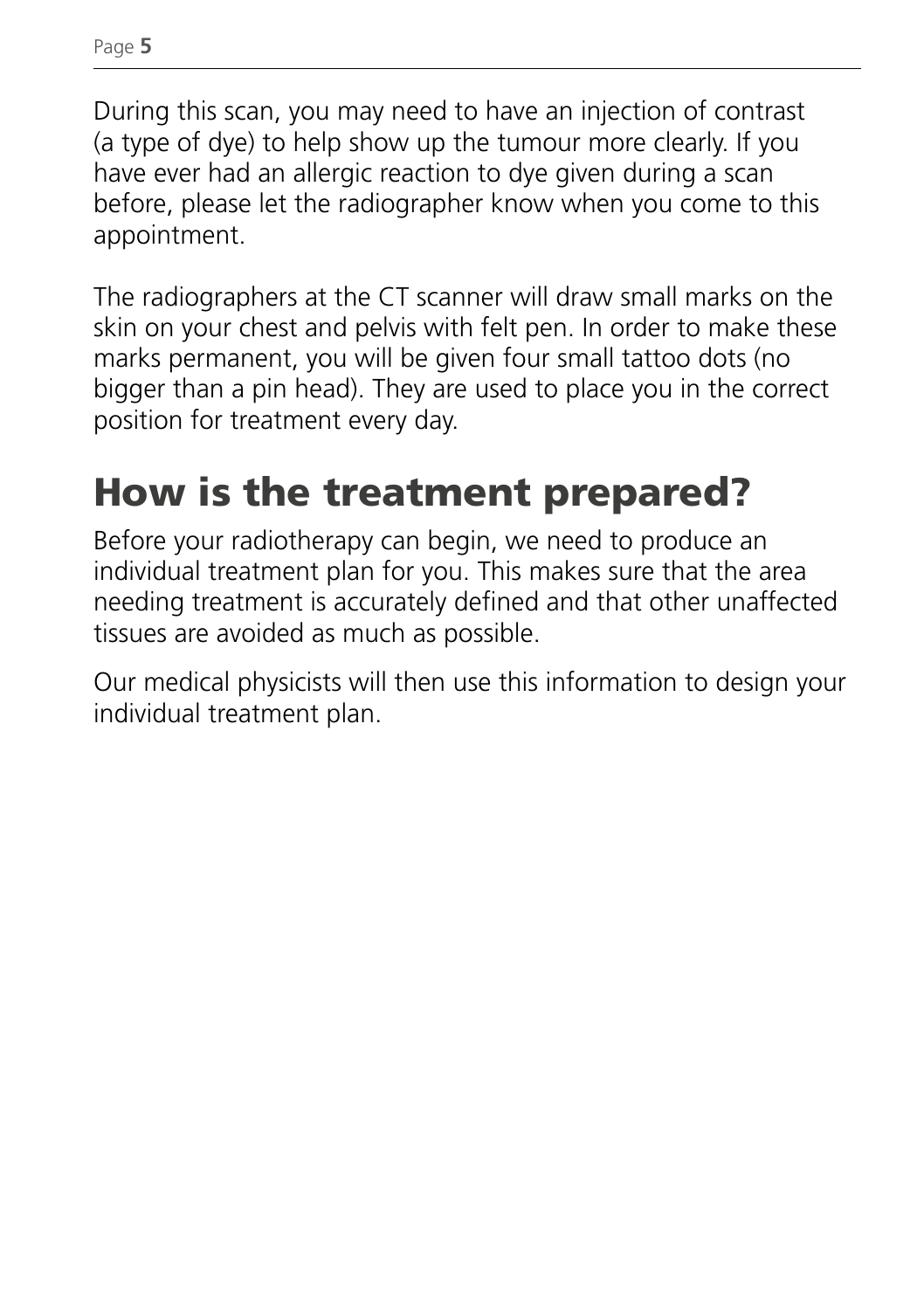# Coming for your treatment

On the first day of your treatment, the therapeutic radiographer will collect you from the waiting room. there will be an opportunity for discussion before your treatment starts. We would encourage you to let us know about any particular problems or worries you are experiencing so that we can best support you.

During your treatment, you will lie on a couch in the same position you were in for the planning CT scan, lying on your back on the mattress and wearing your mask. The radiographers will move the couch and the treatment machine into position. They will line up your treatment accurately using lights and lasers. The treatment machine may come close to you but it will not touch you. Your treatment will be specific to you and may not be like the treatment of a fellow patient.

When you are in the correct position, the radiographers will leave the room to start your treatment. They will return to the treatment room between treatment beams to adjust the treatment machine. You will have to lie still but can breathe normally. The team will be watching you on cameras from outside. If you want them to come back in just raise your hand. The machine makes a buzzing noise

when it is switched on but you will not see or feel anything different during the treatment.

Your treatment appointment may take up to 40 minutes, but most of this time is spent making sure you are in the correct position before the treatment is delivered.  $\log \sqrt{a}$ 

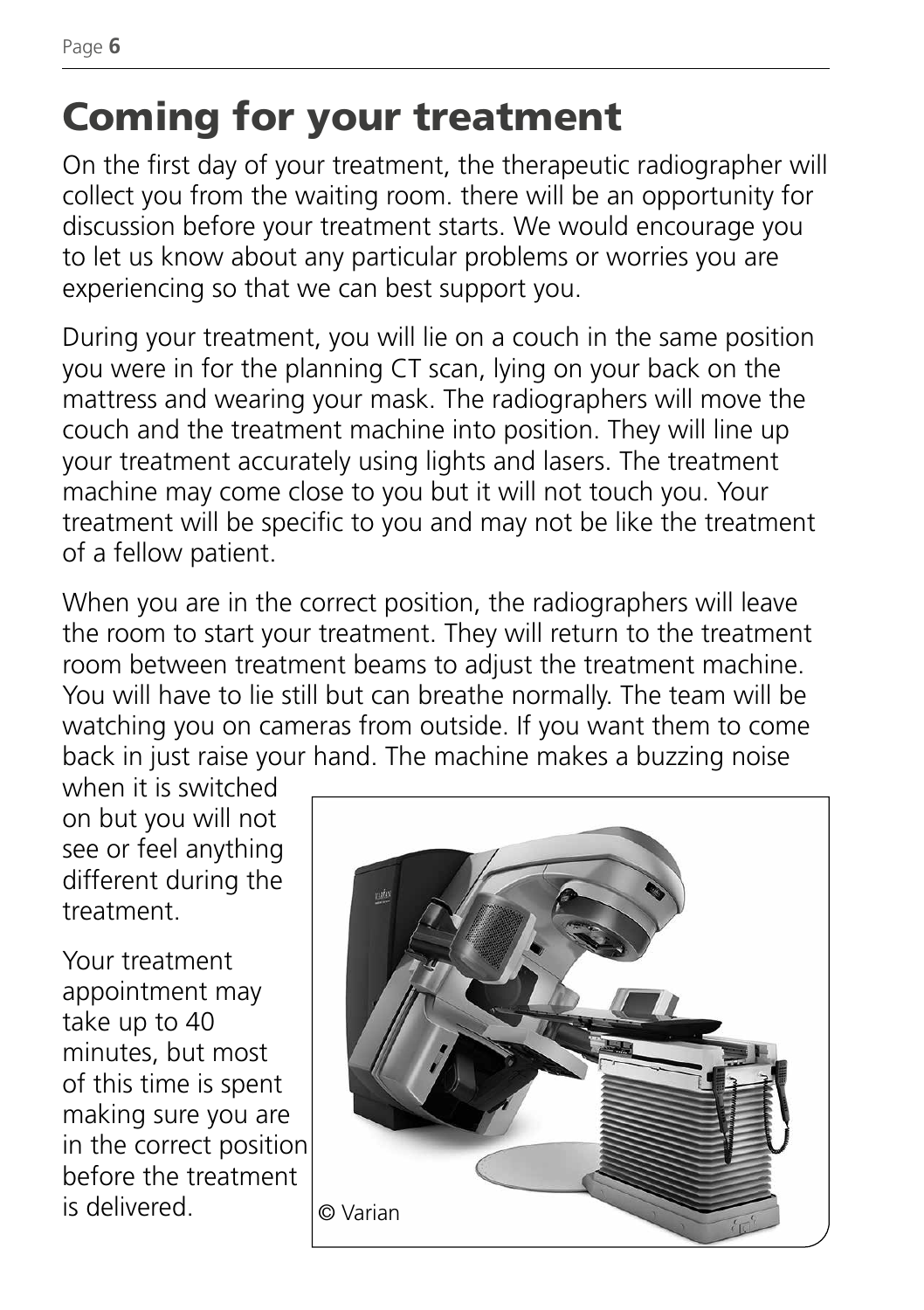# Clinical review during and after treatment

You will normally be seen weekly by a member of the neurooncology team looking after you to see how you are coping with the treatment. They will also monitor and assess any side effects from your treatment and assess your overall wellbeing. For this appointment, you may be required to have a weekly blood test to closely monitor your bone-marrow function. The therapeutic radiographers will advise you when and where to go to get your blood taken.

A few weeks after your treatment has finished you will be reviewed by your clinical oncologist or a member of their team. Radiotherapy takes time to work and so it is at this appointment that your doctor will assess your progress and how you have been feeling since your treatment finished.

They will also discuss the timing of future scans, appointments and further treatment, if appropriate.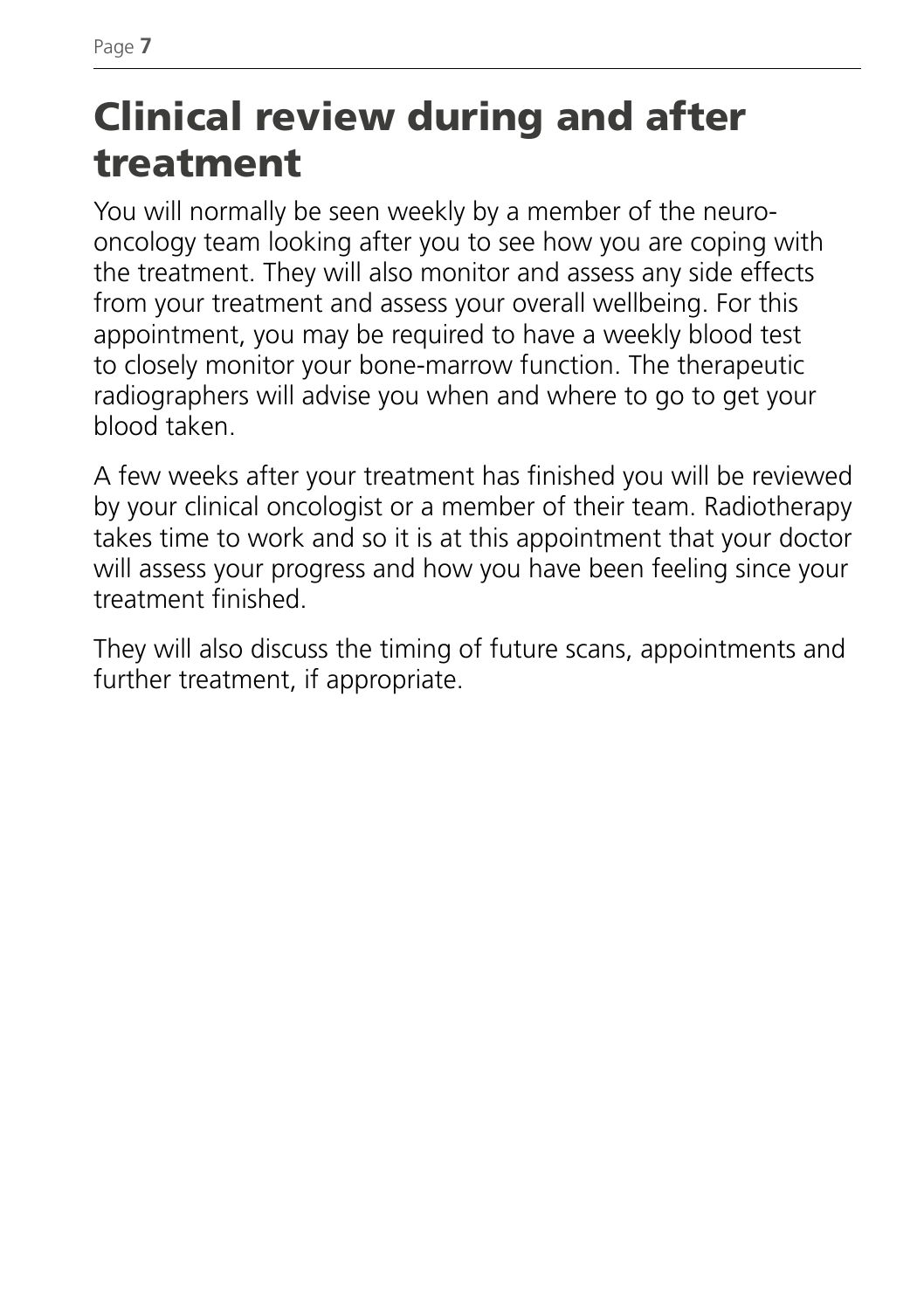# Possible short term side effects

Radiotherapy treatment is painless. However, there are some side effects associated with radiotherapy and you may notice one or more of them gradually developing over the course of treatment. They may take a number of weeks to wear off.

If anything is worrying you, however small, during your treatment, please tell your therapeutic radiographer or nurse specialist, either at your visit or by phoning the radiotherapy department.

### Tiredness and fatigue

You may feel a build-up of tiredness during your whole CNS radiotherapy. This can often be made worse by a combination of other things, such as recovering from surgery, chemotherapy or other medications and travelling for hospital appointments. This can continue for a few weeks after your treatment.

Fatigue is the most common side effect of radiotherapy. You can help yourself by keeping well hydrated and taking frequent rest. We encourage you to maintain a healthy, balanced diet and continue with your usual activities and light exercise if you are able. Please do tell us if you are experiencing fatigue or any other side effects. It will help us to provide you with the correct advice and support.

### Skin reaction

Radiotherapy may cause the skin around the area being treated to become red, itchy and dry. Your treatment team can advise you on where this is likely to happen as they skin reaction can differ from person to person.

If you have had surgery to this area less than 6 weeks ago and your wound has not completely healed, we advise that you do not use any skincare products on this area at all.

If you have had surgery to this area more than 6 weeks ago and your wound is completely healed, you may wish to gently apply a moisturiser on this area to relieve the dryness or itching caused by your radiotherapy. We do not recommend you use any other skincare products on this area.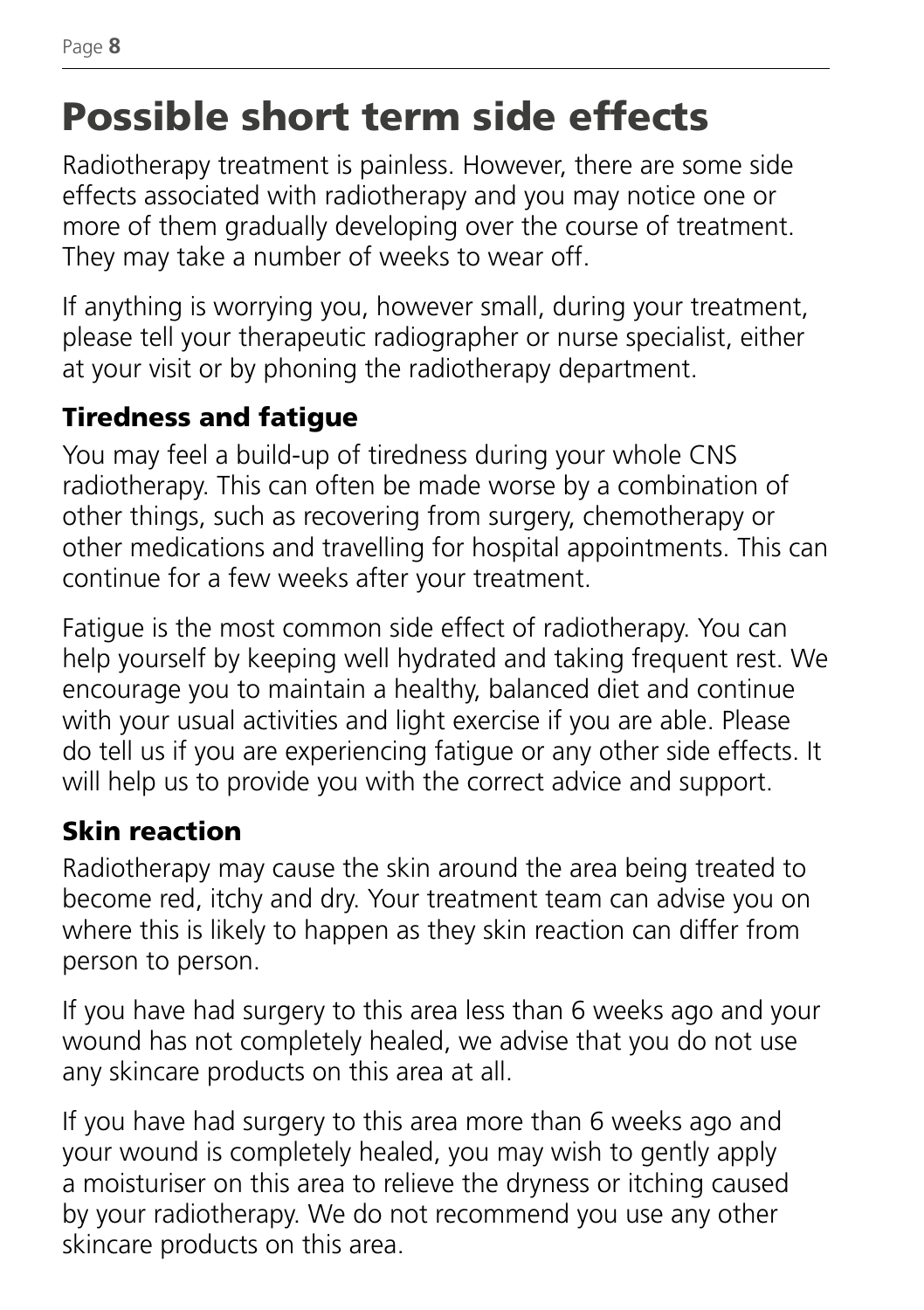#### During your radiotherapy and until 3 months after your radiotherapy has finished:

Wash your hair with your normal shampoo and lukewarm water. Do not use hair dye or any styling products such as hairspray and avoid excessive heat from styling equipment such as hairdryers.

#### During your radiotherapy and in the future:

The skin in the area receiving radiotherapy will always be more sensitive to the sun, even many years after your treatment has finished. We recommend that you wear a hat or cover up in the sun and/or use a high factor sunscreen on the area. Do not apply sunscreen if you have had surgery in this area less than 6 months ago or if your surgical wound has not completely healed.

If you are taking chemotherapy alongside your radiotherapy treatment, the skin all over your body will be extremely sensitive to the sun. We recommend you use high factor sunscreen all over your body and stay out of the sun where possible during the course of your treatment.

It is very important that if you notice any discharge, swelling or redness at the site of your surgical wound, you tell your treatment team as soon as possible.

### Hair loss

Unfortunately, patients undergoing this type of radiotherapy treatment generally lose all of the hair on their head and on areas of the chest and abdomen where the radiation passes through. This will usually occur around the third week of your radiotherapy treatment.

Any hair re-growth usually starts 4-5 months after you have finished treatment. It is unlikely you will have significant permanent hair loss, although hair regrowth after treatment may be patchy or a different colour or texture to the hair that was there before.

Your nurse or therapeutic radiographer can give you information on how to cope with hair loss after radiotherapy. You may wish to arrange to wear a wig and your team can help to organise this. Your team can also talk you through other options such as headscarves which you may like to consider.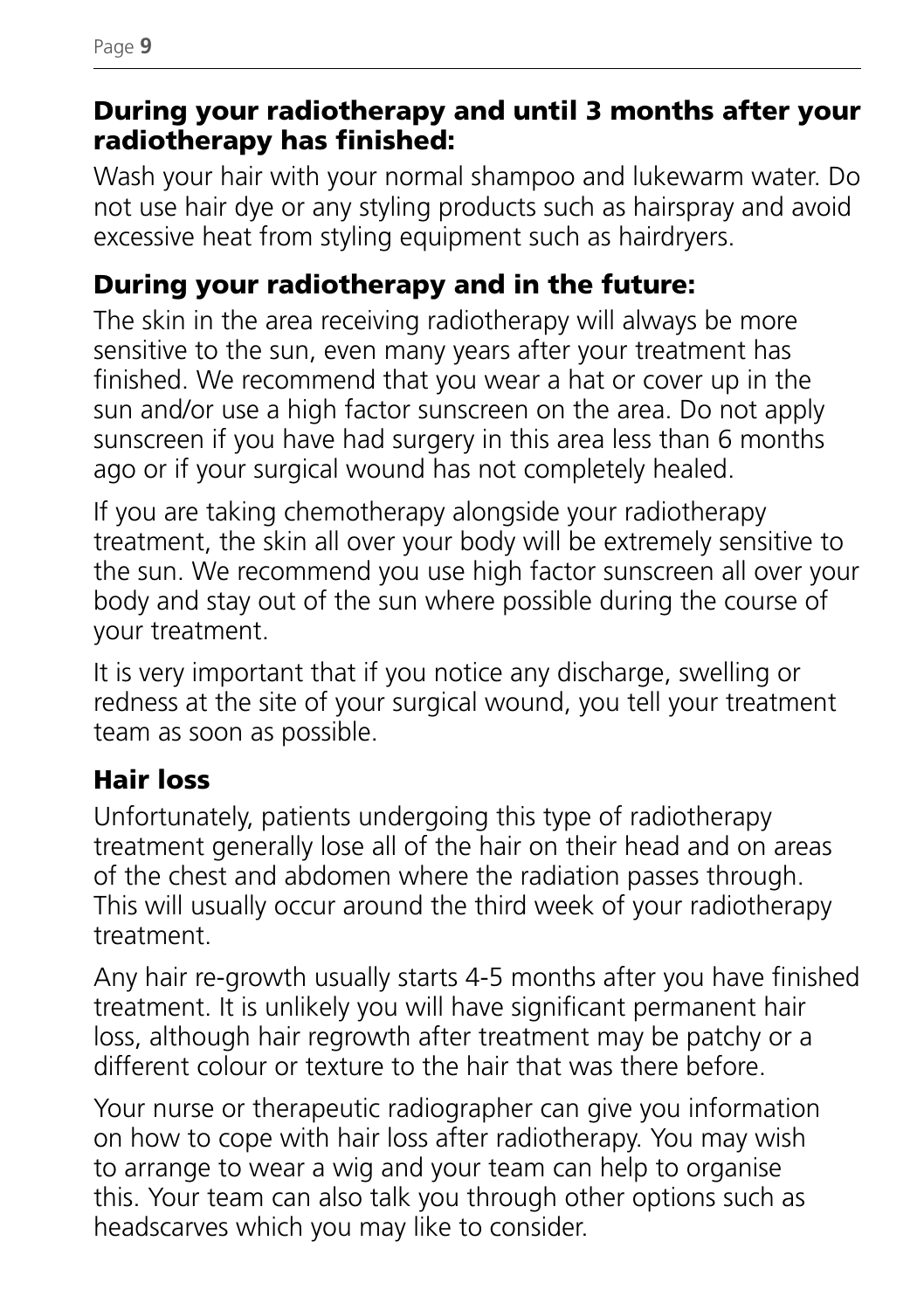#### Nausea/Diarrohea

You may experience nausea and diarrohea as a result of the radiation beam passing through part of your intestine. The neurooncology team will advise you on how to cope with this and may prescribe medications to help.

#### Sore throat/Reflux

You may experience a sore throat, difficulty swallowing or acid reflux as a result of the radiation beam passing through part of your oesophagus (gullet). The neuro-oncology team will advise you on how to cope with this. They may give you some medication to help ease this.

#### Bone marrow function

The radiotherapy may affect the function of your bone marrow. This means you may become anaemic or your body may not be able to fight off infection. Your blood will be closely monitored with weekly blood tests throughout your radiotherapy. Your doctor will let you know if your bone marrow is affected and whether you require some medication or a blood transfusion.

### Seizures or fits

There is a slight increased risk of a seizure (also sometimes called a fit) after your treatment, although this is usually only a problem if you have had seizures in the past. Your doctor or specialist radiographer will discuss the likelihood of having a seizure with you and what to do if this happens.

A seizure can take different forms. You might notice that one part of your body starts twitching or jerking or you may loose consciousness and start shaking.

Usually, a seizure will only last a few minutes. However, if:

- the seizure lasts more than 5 minutes and shows no sign of slowing down
- the seizure is unusual in some way or if it is your first seizure
- you having trouble breathing afterwards
- you have been injured or are in pain
- recovery is different than usual

### **then call for emergency help – dial 999**.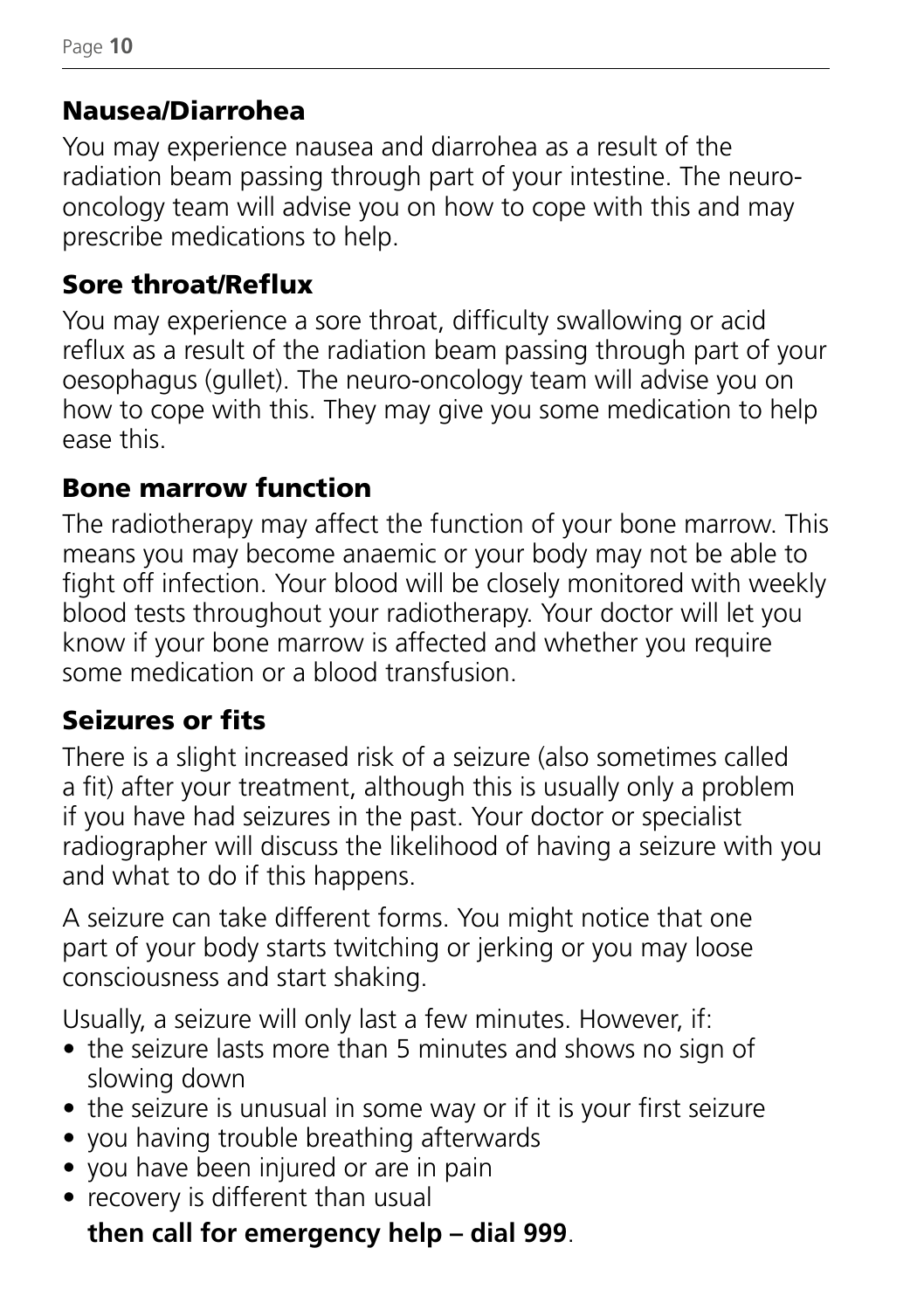Page **11**

It maybe helpful if you, or someone with you is able to tell the doctors what you were doing just before the seizure began, what happened during the seizure, how long it lasted and how quickly you recovered afterwards.

You may wish to make family and friends aware that you may experience a seizure and let them know when they should call for emergency help.

#### Psychological Wellbeing

The radiotherapy team are here to support you with the psychological and emotional impact of your diagnosis and treatment.

A member of the team would be happy to chat to you about your emotional wellbeing at any time.

A list of resources to help support you and your family can be found at the end of this leaflet.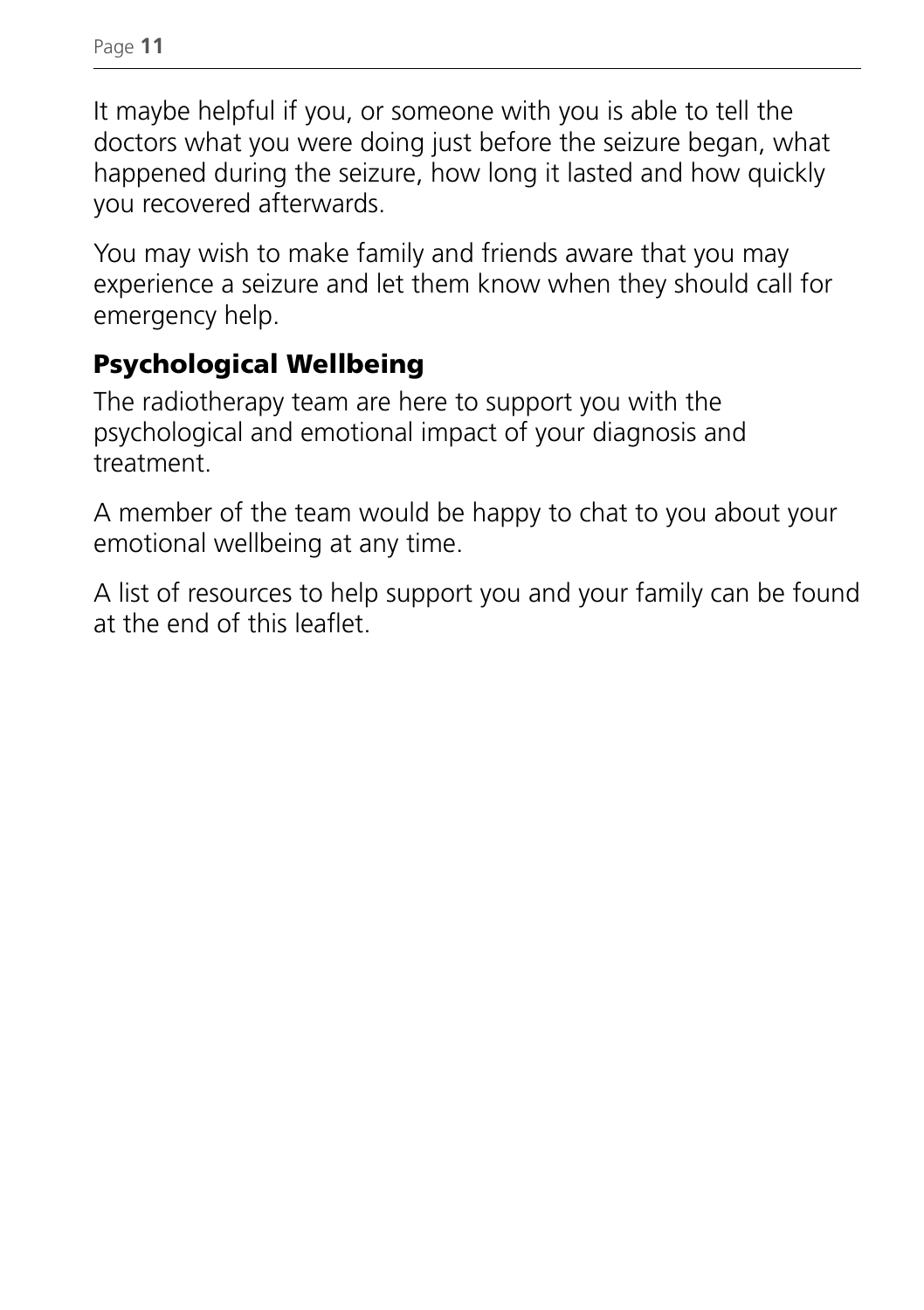# Possible long term side effects

Long term side effects can occur many months or years after radiotherapy has finished. These late side effects are hard to predict and unfortunately, if they do occur, they can sometimes be permanent. We carefully plan your treatment to ensure the healthy tissue surrounding your tumour receive as little radiation as possible. This reduces the chance of these side effects developing, which are generally very rare.

#### Hormone changes

The radiotherapy treatment beam has to pass through the pituitary gland to reach the area being treated. The pituitary gland is at the front of the brain, between the eyes and controls several hormones that your body needs (thyroid, adrenal and ovarian or testicular hormones). Your blood levels will be monitored yearly as necessary and you may be given medication to help with the production of these hormones.

In addition, the radiotherapy treatment beam has to pass near the thyroid gland which may be affected by the radiation. This can cause cysts or low thyroid hormone levels, which will be monitored annually and may be managed with medication.

#### Fertility issues

Whole CNS radiotherapy involves treating the whole spine.

**People with ovaries:** As the ovaries are close to the lower spine, they are likely to receive low doses of radiation, which may affect future fertility. Your clinical oncologist will discuss this with you before you start radiotherapy treatment and will explain potential options to preserve your fertility.

**People with testes**: As the testes are far enough away from the lower spine, they are not affected and therefore whole CNS radiotherapy does not affect fertility.

If you require chemotherapy after your radiotherapy, your fertility may be affected by the chemotherapy. Your clinical oncologist will discuss this with you and will explain potential options to preserve your fertility.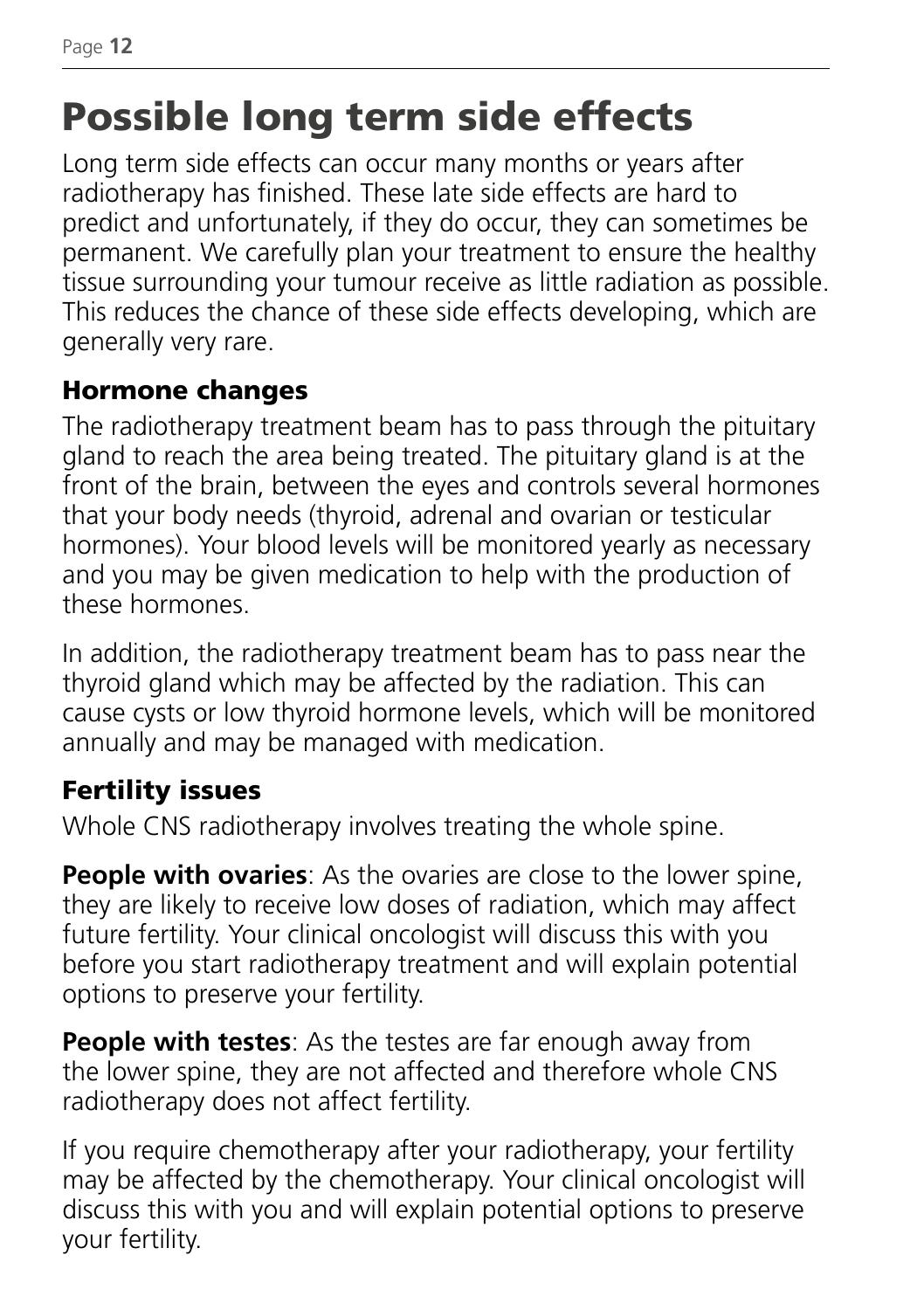#### Memory loss and lack of concentration

Some people find that following cranial radiotherapy their short term memory is not as good as it was in the past. Your clinical oncologist can support you and may refer you to a neuropsychologist for additional support and advice.

#### A further brain tumour

There is a rare chance of developing a second tumour as a result of radiotherapy treatment. This occurs in less than 1% of people treated (less than 1 in every 100) and, if it was to happen, would usually develop at least 10-20 years after radiotherapy treatment has been completed.

#### Other side effects:

There is also a low risk of patients developing long-term side effects such as cataracts, hearing loss and tinnitus. Your radiation oncologists will explain these risks to you.

Psychological Wellbeing

The radiotherapy team are here to support you with the psychological and emotional impact of your diagnosis and treatment.

A member of the team would be happy to chat to you about your emotional wellbeing at any time.

A list of resources to help support you and your family can be found at the end of this leaflet.

# After treatment

4-6 weeks after your treatment has finished you will be asked to return to be reviewed by your clinical oncologist.

Radiotherapy takes time to work so it is at this appointment that the clinical oncologist will assess your progress and how you have been feeling since your treatment finished. They will also discuss the timing of future scans, appointments and further treatment, if appropriate.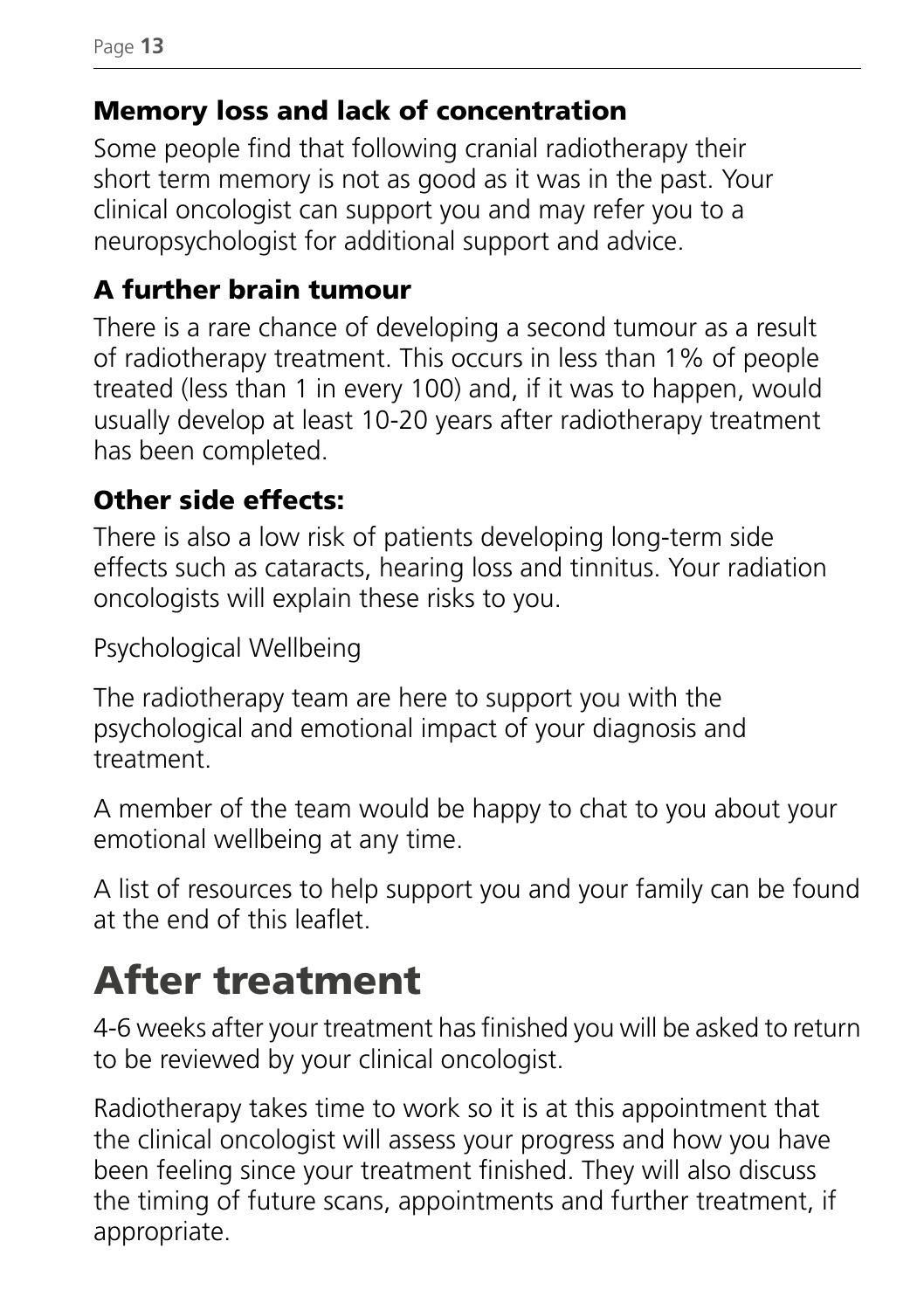We ask that you speak with a member of the team before booking any kind of holiday or trip following your radiotherapy treatment so that you receive the appropriate advice.

### Driving

If you have a brain tumour and you drive any type of vehicle, you must contact the DVLA and inform them of your diagnosis. Depending on the type of tumour you have, you may have to stop driving for a certain length of time. The DVLA also has strict guidelines if you have suffered from seizures (fits) either before, during, or after your treatment.

Failure to comply with these regulations is illegal and potentially dangerous; your insurance will be invalid and you may be fined up to £1,000.

The DVLA can be contacted at:

Website: **www.gov.uk/contact-the-dvla**

### DVLA Driver's Medical Enquiries Helpline

#### Tel: **0300 790 6806**

Monday to Friday, 8am - 5:30pm Saturday 8am - 1pm

### **By post**:

Driver's Medical Enquiries  $DVIA$ Swansea SA99 1TU

### Mobility:

- Access to work government programme Website: **www.gov.uk/access-to-work**
- Disability bus pass apply to your local council
- Disabled persons railcard Website: **www.disabledpersons-railcard.co.uk**
- Blue parking badge Website: **www.gov.uk/apply-blue-badge**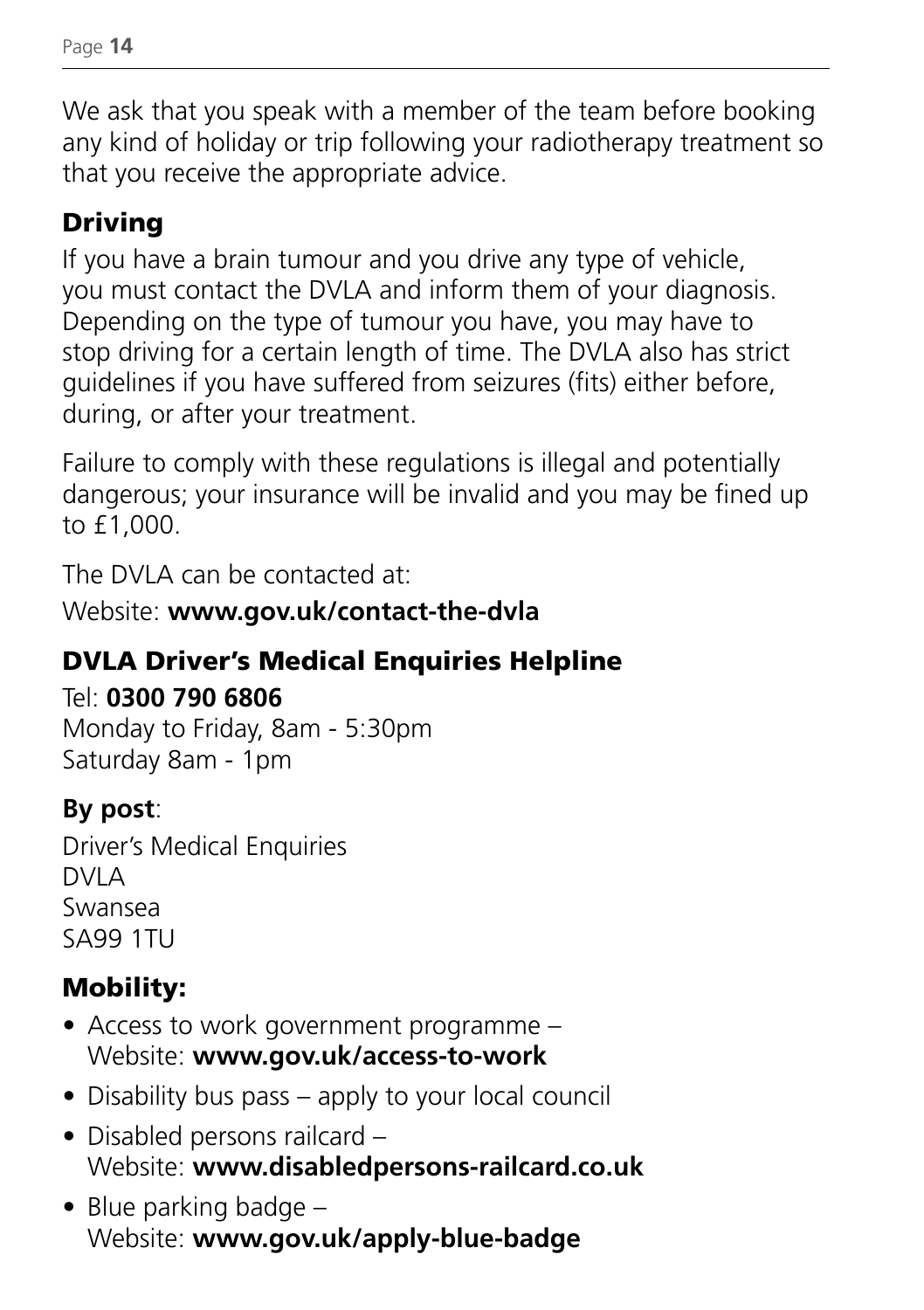## How to contact us

If you have any queries during your radiotherapy treatment, please contact us by telephone, or speak with us when you come for treatment.

### Neuro-Oncology Specialist Therapeutic Radiographer

Tel: **01865 235 465** Monday to Friday, 8:00am - 6:30pm

Brain Tumour Senior Nurse Specialists (Oxford) Tel **01865 234 372** Monday to Friday 9:00am - 5:00pm – answer machine available outside of these hours.

Email: **neuro-oncologyanp@nhs.net**

Brain Tumour Senior Nurse Specialist (Buckinghamshire) Tel: **01296 316 097**

Brain Tumour Senior Nurse Specialist (Swindon) Tel: **01793 604 786**

Alternatively, outside of these hours, please contact:

Oxford Triage Assessment Team (24 hour helpline) Tel: **01865 572 192**

# Helpful websites

### The Brain Tumour Charity

Website: **www.thebraintumourcharity.org** Support & Information Helpline: **0808 8000 004** Monday to Friday 9am - 5pm

Email: **support@thebraintumourcharity.org**

### Maggie's Centre at the Churchill Hospital

Located opposite the main entrance to the Cancer Centre. No appointment needed.

Website: **www.maggiescentre.org/our-centres/maggies-oxford** Tel: **01865 751 882**

Email: **oxford@maggiescentres.org**